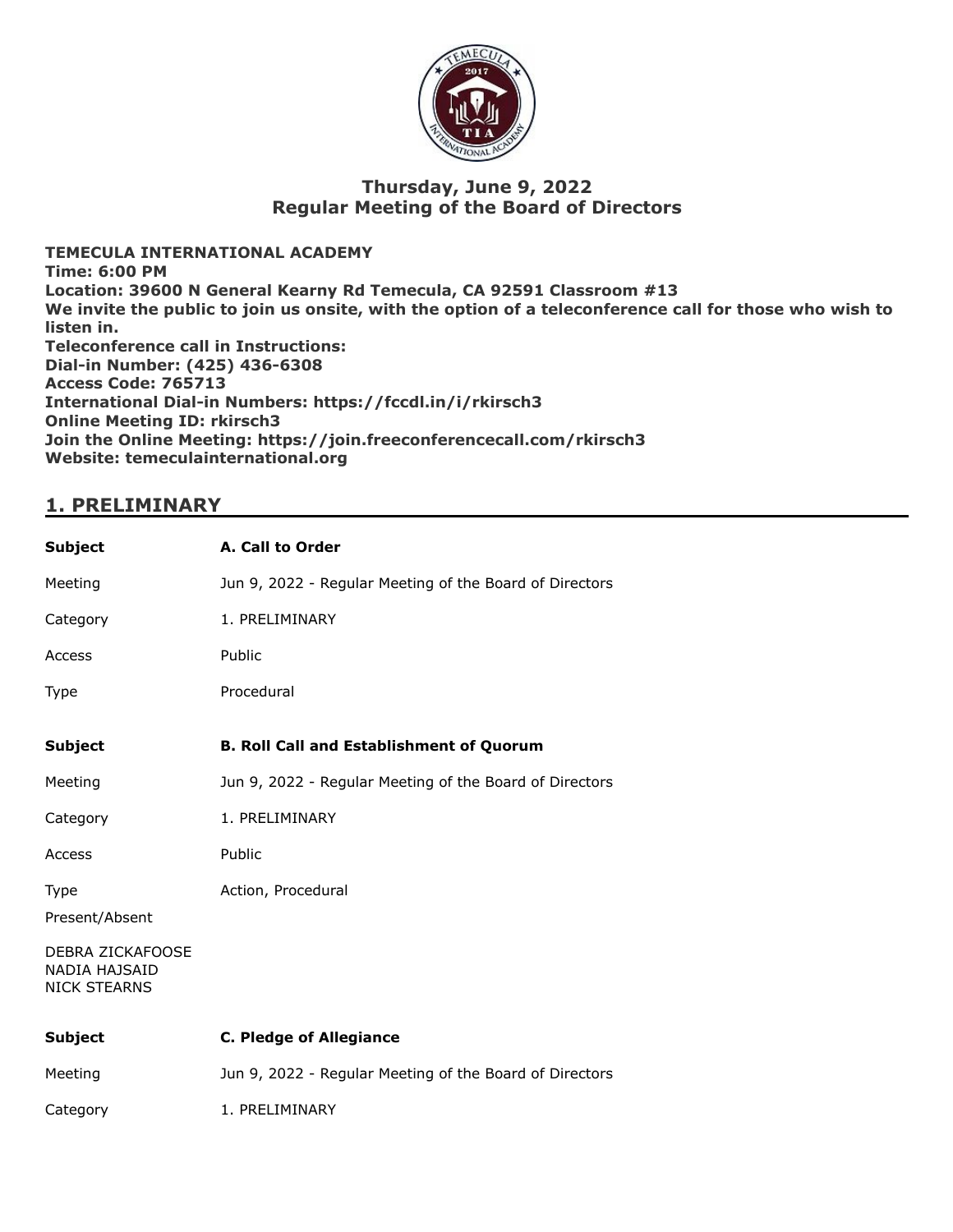| Access             | Public                                                  |
|--------------------|---------------------------------------------------------|
| <b>Type</b>        | Procedural                                              |
| <b>Subject</b>     | <b>D. Approval of Agenda</b>                            |
| Meeting            | Jun 9, 2022 - Regular Meeting of the Board of Directors |
| Category           | 1. PRELIMINARY                                          |
| Access             | <b>Public</b>                                           |
| <b>Type</b>        | Action                                                  |
| Recommended Action | Motion to Approve Agenda                                |

## **2. PUBLIC COMMENTS**

| <b>Subject</b> | <b>A. Public Comments</b>                               |
|----------------|---------------------------------------------------------|
| Meeting        | Jun 9, 2022 - Regular Meeting of the Board of Directors |
| Category       | 2. PUBLIC COMMENTS                                      |
| Access         | <b>Public</b>                                           |
| Type           | Information                                             |
|                |                                                         |

*INSTRUCTIONS FOR PRESENTATIONS TO THE BOARD*

TIA welcomes your participation at TIA Board meetings. The purpose of the meeting of the Board of Directors (Board) is to *conduct the affairs of TIA in public. Your participation ensures continuing community interest in TIA.*

*Comments regarding Open/Closed Session items found on the agenda should be limited to three (3) minutes per speaker, for a total of twenty-one (21) minutes. Unless an item has been placed on the published agenda in accordance with the Brown Act, there shall be no action taken, nor should there be comments on, responses to, or discussion of a topic not on the agenda. Public Comment emails will be presented to the Board of Directors. The Board members may: (1) acknowledge receipt of information/report; (2) refer to staff with no direction as to action or priority; or (3) refer the matter to the next agenda.*

*Personal attacks against TIA employees and/or TIA Board members are inappropriate and not considered by the Board at a public Board Meeting. The Board has a complaint process which should be followed. The Board will not respond to personal attacks against employees or Board members in a public meeting, and cautions members of the public that they will be personally responsible for any remarks made.*

# **3. CONSENT ITEMS**

| <b>Subject</b>     | A. May 12, 2022 Regular Board Meeting Minutes                                                               |
|--------------------|-------------------------------------------------------------------------------------------------------------|
| Meeting            | Jun 9, 2022 - Regular Meeting of the Board of Directors                                                     |
| Category           | 3. CONSENT ITEMS                                                                                            |
| Access             | Public                                                                                                      |
| Type               | Action (Consent)                                                                                            |
| Recommended Action | It is recommended the Board approve the Consent items: May 12, 2022 Regular Board<br><b>Meeting Minutes</b> |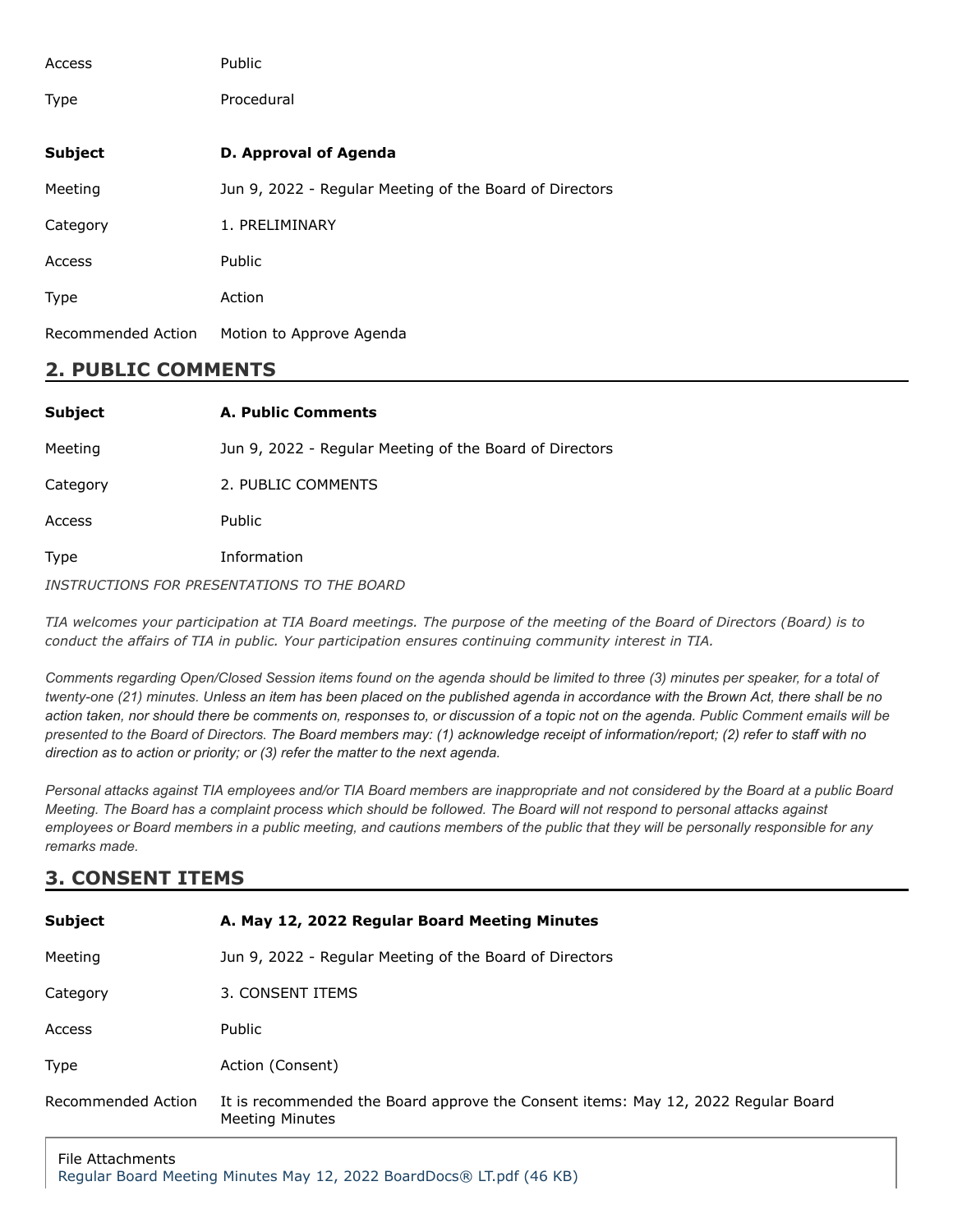# **4. INFORMATION/DISCUSSION**

| <b>Subject</b> | A. Principal Report- Presented by Camile Lara                       |
|----------------|---------------------------------------------------------------------|
| Meeting        | Jun 9, 2022 - Regular Meeting of the Board of Directors             |
| Category       | 4. INFORMATION/DISCUSSION                                           |
| Access         | Public                                                              |
| Type           | Discussion, Information                                             |
| <b>Subject</b> | B. CBO Financial Update & 2022-23 Budget- Presented by David Graves |
| Meeting        | Jun 9, 2022 - Regular Meeting of the Board of Directors             |
| Category       | 4. INFORMATION/DISCUSSION                                           |
| Access         | Public                                                              |
| Type           | Discussion, Information                                             |
| <b>Subject</b> | <b>C. Preliminary LCAP Presentation</b>                             |
| Meeting        | Jun 9, 2022 - Regular Meeting of the Board of Directors             |
| Category       | 4. INFORMATION/DISCUSSION                                           |
| Access         | Public                                                              |
| <b>Type</b>    |                                                                     |

## **5. ACTION ITEMS**

| <b>Subject</b>     | A. New Position; Student Life Advisor                                                   |
|--------------------|-----------------------------------------------------------------------------------------|
| Meeting            | Jun 9, 2022 - Regular Meeting of the Board of Directors                                 |
| Category           | 5. ACTION ITEMS                                                                         |
| Access             | Public                                                                                  |
| <b>Type</b>        | Action                                                                                  |
| Recommended Action | It is recommended the Board approve the Action item: New Position; Student Life Advisor |
| <b>Subject</b>     | <b>B. Property and Casualty Broker and Consulting Services Agreement</b>                |
| Meeting            | Jun 9, 2022 - Regular Meeting of the Board of Directors                                 |
| Category           | 5. ACTION ITEMS                                                                         |
| Access             | Public                                                                                  |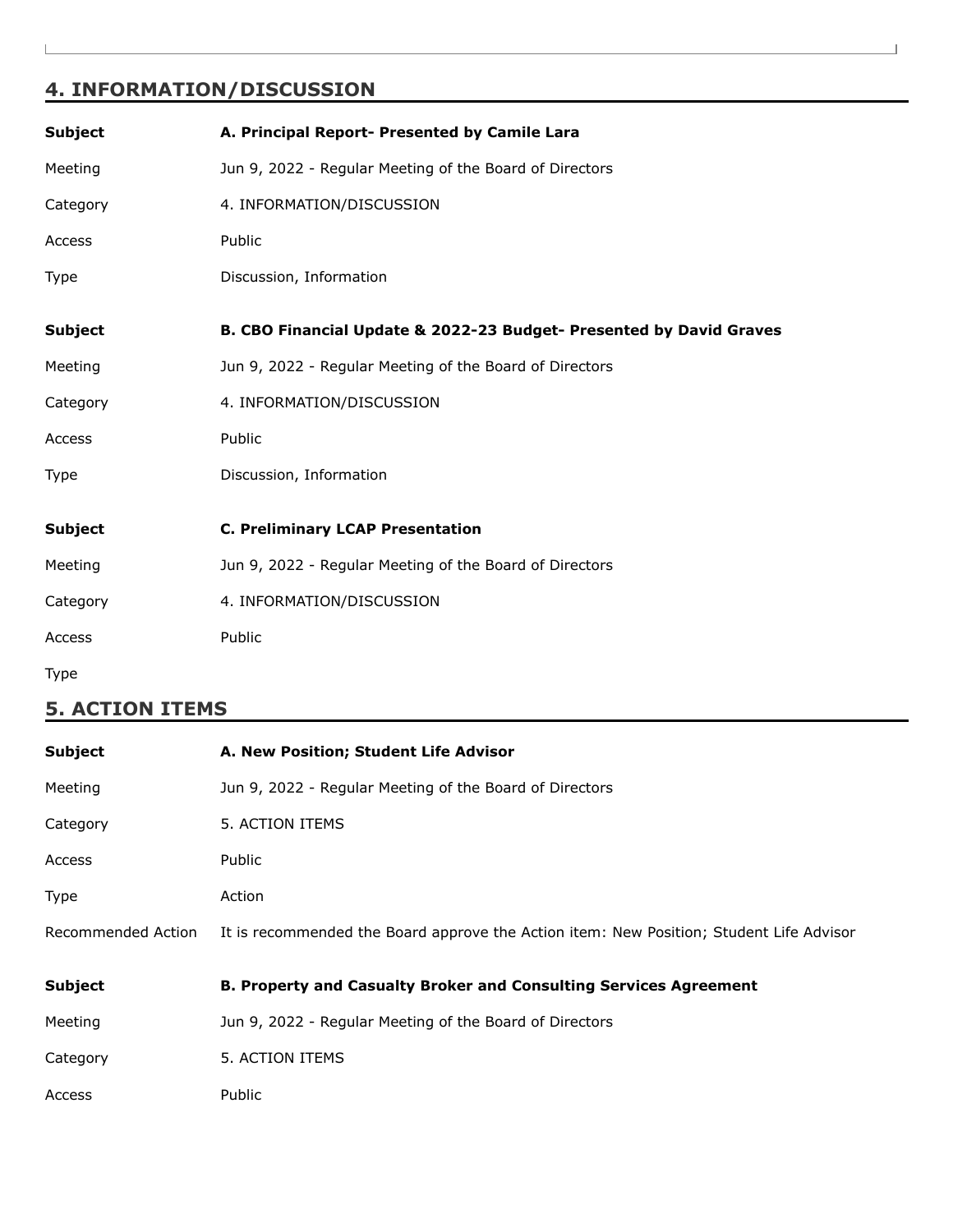| Type               | Action                                                                                                                 |
|--------------------|------------------------------------------------------------------------------------------------------------------------|
| Recommended Action | It is recommended the Board approve the Action item: Property and Casualty Broker and<br>Consulting Services Agreement |

#### File Attachments

[TIA Broker and Consult Svcs Agreement - Fully Executed.pdf \(816 KB\)](https://go.boarddocs.com/ca/tia/Board.nsf/files/CF5UZW7E8A7C/$file/TIA%20Broker%20and%20Consult%20Svcs%20Agreement%20-%20Fully%20Executed.pdf)

| <b>Subject</b>     | C. 2022-23 J&B Janitorial Service Agreement                                                      |
|--------------------|--------------------------------------------------------------------------------------------------|
| Meeting            | Jun 9, 2022 - Regular Meeting of the Board of Directors                                          |
| Category           | 5. ACTION ITEMS                                                                                  |
| Access             | Public                                                                                           |
| <b>Type</b>        | Action                                                                                           |
| Recommended Action | It is recommended the Board approve the Action item: 2022-23 J&B Janitorial Service<br>Agreement |
| Eilo Attachmontc   |                                                                                                  |

File Attachments [MARGARITA\\_20220516\\_0001.pdf \(589 KB\)](https://go.boarddocs.com/ca/tia/Board.nsf/files/CF5V2J7EA204/$file/MARGARITA_20220516_0001.pdf) [NICOLAS\\_20220516\\_0001.pdf \(885 KB\)](https://go.boarddocs.com/ca/tia/Board.nsf/files/CF5V2L7EA27F/$file/NICOLAS_20220516_0001.pdf)

| <b>Subject</b>     | D. 2022-23 Hansberger & Klein Updated Service Agreement                                                      |
|--------------------|--------------------------------------------------------------------------------------------------------------|
| Meeting            | Jun 9, 2022 - Regular Meeting of the Board of Directors                                                      |
| Category           | 5. ACTION ITEMS                                                                                              |
| Access             | Public                                                                                                       |
| Type               | Action                                                                                                       |
| Recommended Action | It is recommended the Board approve the Action item: 2022-23 Hansberger & Klein Updated<br>Service Agreement |
| <b>Subject</b>     | <b>E. Terry Jenkins Service Agreement</b>                                                                    |
| Meeting            | Jun 9, 2022 - Regular Meeting of the Board of Directors                                                      |
| Category           | 5. ACTION ITEMS                                                                                              |
| Access             | Public                                                                                                       |
| <b>Type</b>        | Action                                                                                                       |
| Recommended Action | It is recommended the Board approve the Action item: Terry Jenkins Service Agreement                         |
| <b>Subject</b>     | F. Teacher Induction Program Agreement                                                                       |
| Meeting            | Jun 9, 2022 - Regular Meeting of the Board of Directors                                                      |
| Category           | 5. ACTION ITEMS                                                                                              |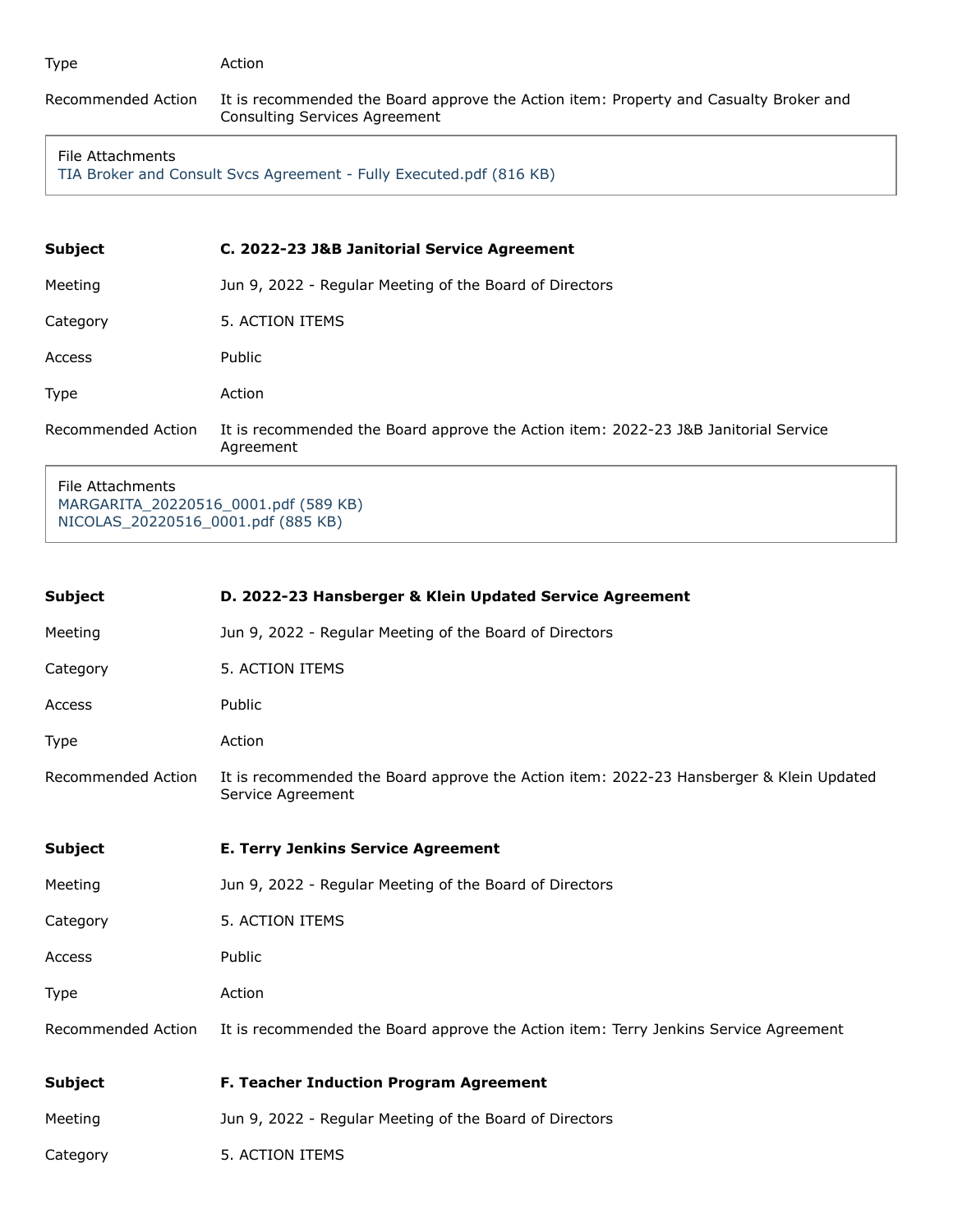| Action<br><b>Type</b> |                                                                                          |  |
|-----------------------|------------------------------------------------------------------------------------------|--|
| Recommended Action    | It is recommended the Board approve the Action item: Teacher Induction Program Agreement |  |
| <b>Subject</b>        | <b>G. Admin Induction Program Agreement</b>                                              |  |
| Meeting               | Jun 9, 2022 - Regular Meeting of the Board of Directors                                  |  |
| Category              | 5. ACTION ITEMS                                                                          |  |
| Public<br>Access      |                                                                                          |  |
| Action<br><b>Type</b> |                                                                                          |  |
| Recommended Action    | It is recommended the Board approve the Action item: Admin Induction Program Agreement   |  |
| <b>Subject</b>        | H. 2022-23 Board Meeting Calendar                                                        |  |
| Meeting               | Jun 9, 2022 - Regular Meeting of the Board of Directors                                  |  |
| Category              | 5. ACTION ITEMS                                                                          |  |
| Public<br>Access      |                                                                                          |  |
| Type<br>Action        |                                                                                          |  |
| Recommended Action    | It is recommended the Board approve the Action item: 2022-23 Board Meeting Calendar      |  |
| <b>Subject</b>        | I. AB 361 Resolution No. 2022-004                                                        |  |
| Meeting               | Jun 9, 2022 - Regular Meeting of the Board of Directors                                  |  |
| Category              | 5. ACTION ITEMS                                                                          |  |
| Public<br>Access      |                                                                                          |  |
| Action<br>Type        |                                                                                          |  |
| Recommended Action    | It is recommended the Board approve the Action item: AB 361 Resolution No. 2022-004      |  |
| <b>6. ADJOURNMENT</b> |                                                                                          |  |

| <b>Subject</b>     | A. Adjourn                                              |
|--------------------|---------------------------------------------------------|
| Meeting            | Jun 9, 2022 - Regular Meeting of the Board of Directors |
| Category           | 6. ADJOURNMENT                                          |
| Access             | <b>Public</b>                                           |
| <b>Type</b>        | Action                                                  |
| Recommended Action | Motion to Adjourn                                       |

**THE ORDER OF BUSINESS MAY BE CHANGED WITHOUT NOTICE.** Notice is hereby given that the order of consideration of matters on this agenda may be changed without prior notice. **REASONABLE LIMITATIONS MAY BE PLACED ON PUBLIC TESTIMONY.** The Board's presiding officer reserves the right to impose reasonable time limits on public testimony to ensure the agenda is completed.